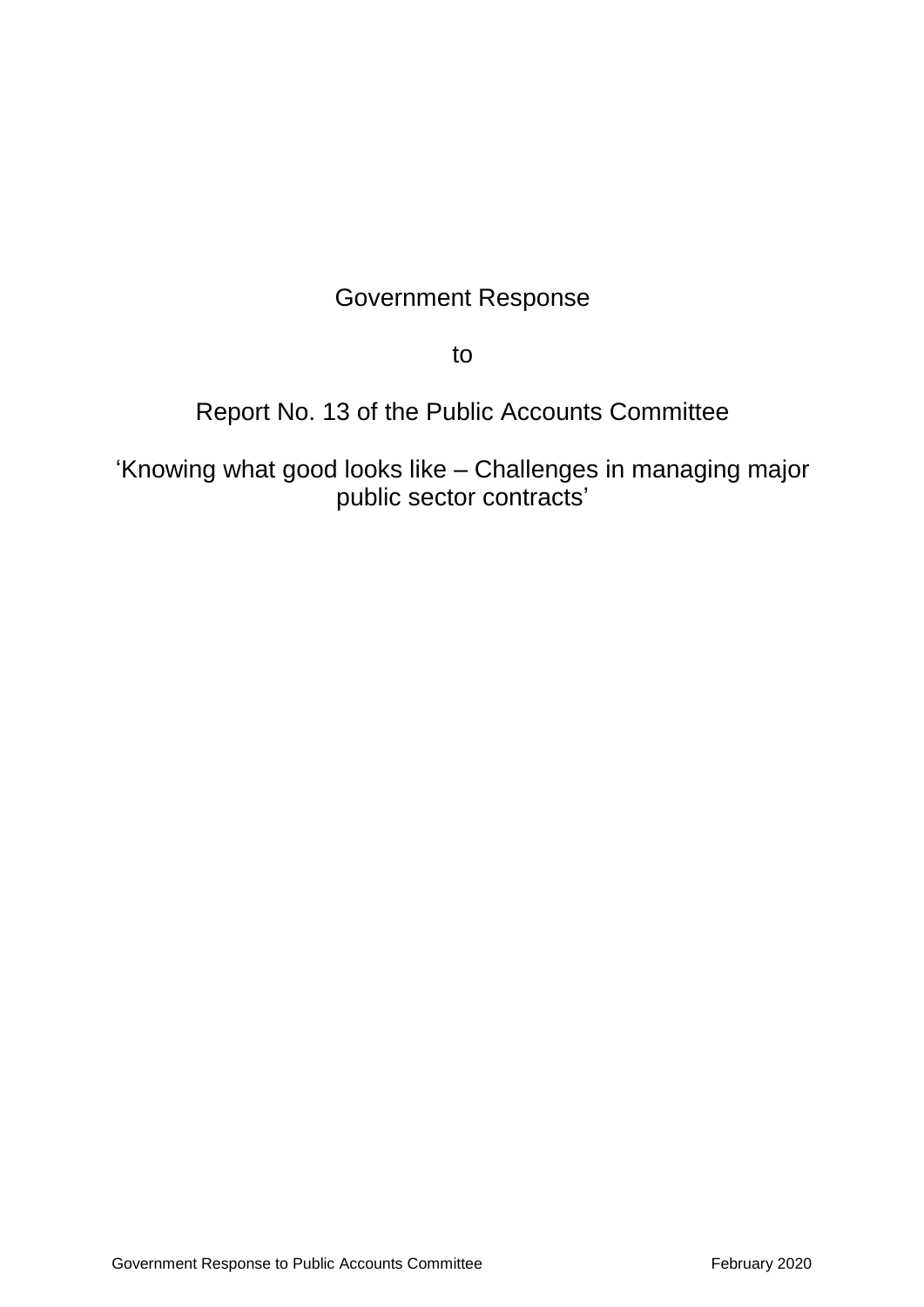## **Recommendation 1: Wherever possible, the Minister for Finance should seek to simplify the policy framework for procurement and contract management.**

## **Supported**

Government is currently undertaking the Enhance Public Sector Procurement Reform (Procurement Reform) project, as part of the broader Public Sector Reform program, which aims to consolidate and simplify the State's procurement framework. The Department of Finance (Finance) is leading this project, which was established to address procurementrelated reform recommendations from a number of sources including the Special Inquiry into Government Programs and Projects, the Service Priority Review and several CEO Working Groups.

A key deliverable of the project was achieved in August 2019 when Government approved the drafting of a new consolidated Procurement Act. The new Act will establish a contemporary procurement framework for goods, services, community services and works. The new framework aims to reduce complexity and improve outcomes for the community.

A number of the subsequent recommendations are already being considered as part of this Procurement Reform project. However, it should be noted that simplifying the policy framework for procurement will be an ongoing challenge given the increasing expectations of what can be achieved through procurement.

**Recommendation 2: The Treasurer should have regard to the findings and recommendations of this report, and determine if and how they should apply to Government Trading Enterprises reform program.**

## **Supported**

It is good practice for Government Trading Enterprises (GTEs) to reflect in their policies and practices the principles underlying Government procurement and contract management policies and requirements.

The Department of Treasury (Treasury) is leading a reform program to introduce a GTE Framework to standardise governance and accountability, and strengthen oversight, including through the implementation of umbrella legislation for GTEs (the GTE Bill).

The GTE Framework provides checks and balances that enable Government to understand and manage the risk profile and associated value of the entities within its business portfolio, while allowing GTEs the freedom to undertake their day-to-day operations.

The GTE Bill currently being drafted will enable administrative orders and policy guidelines to be issued on whole of government matters. This may include outcomes expected to be achieved by GTEs within their business processes, such as contracting and procurement practices. The GTE Bill will also standardise provisions related to Ministerial approvals for significant and material transactions (high value or high-risk transactions and contracts), with Treasurer's approval (rather than concurrence) to be required for such significant and material transactions.

The GTE reform program identified 27 entities in Western Australia's public sector which may potentially be considered a GTE, of which 15 are statutory authorities covered by the *Financial Management Act 2006* (FMA) and so required to comply with all Government policies and Treasurer's Instructions (TIs).

The first tranche of reforms is focused on implementing the Framework for those GTEs with the most consistent legislation and a strong commercial focus and includes the 12 GTEs that do not fall under the FMA.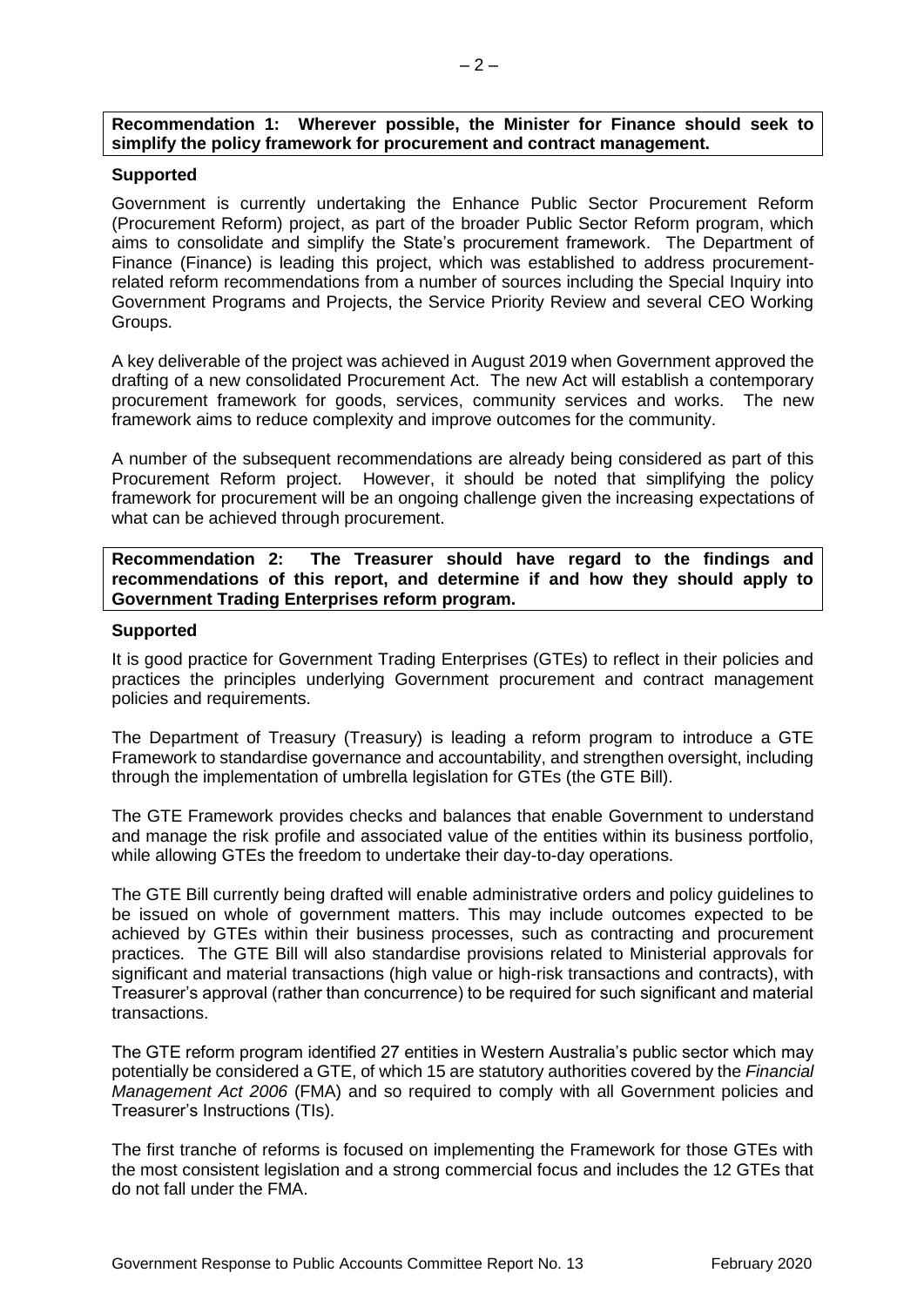Where feasible, consideration will be given to leveraging existing mechanisms to minimise additional cost or administrative burden for GTEs complying with the new arrangements.

It is considered appropriate that procurement policies and practices of the GTEs are aligned to key recommendations in the Public Accounts Committee's Report 13, namely, that contractor selection processes consider unusually low bids and non-financial factors; contract managers are engaged at the earliest opportunity; and that all persons managing contracts are appropriately skilled and trained.

Where it is noted that further analysis of a recommendation is warranted, consideration will first be given to its application to agencies. As noted above, the future GTE Framework will provide mechanisms for Government to set expectations for GTEs once the whole of government policy is defined.

**Recommendation 3: The Premier should ensure that the Department of the Premier and Cabinet's Public Sector Reform website includes a performance dashboard that clearly demonstrates the current status of all key procurement reform initiatives.**

## **Supported**

The Public Sector Reform website currently incorporates a 'reform in action' page to showcase success stories, achievements, benefits realised from the program and examples of broader cultural change. Each reform initiative, including Procurement Reform, includes a 'current status' section which details progress against the intent of the recommendations.

Collating and publishing this information on a regular basis has been a key first step towards the implementation of a reform dashboard for Procurement Reform. The development of a dashboard is a priority for 2020, and will be informed, in part, by the information currently captured on the Public Sector Reform website, and any additional metrics and indicators identified through consultation with stakeholders.

**Recommendation 4: The Government should ensure that the proposed Procurement Bill is given high priority in the Parliamentary timetable.**

## **Supported**

Drafting of the Procurement Bill has commenced and will undergo thorough review and consultation with agencies as part of the Procurement Reform project. When the drafting of the Bill has been finalised, the Government will be in a position to determine the priority for introduction into Parliament.

**Recommendation 5: As part of the ongoing reform programs, the Minister for Finance should ensure that contract management plans, independently assessed for their rigour, should be made mandatory for all major contracts (high value/high risk, or low value/high risk), for goods and services, capital works, and Government Trading Enterprises.**

**Any decisions to self-exempt from such requirements should be independently interrogated by Finance, and results of these assessments should be included in its annual reports.**

## **Supported in principle with details to be resolved**

The State Tenders Review Committee (STRC) and the Community Services Review Committee (CSPRC) review Contract Management Plans for procurements over \$5 million for goods, services and community services. The function and scope of these committees will be reviewed as part of the Procurement Reform project.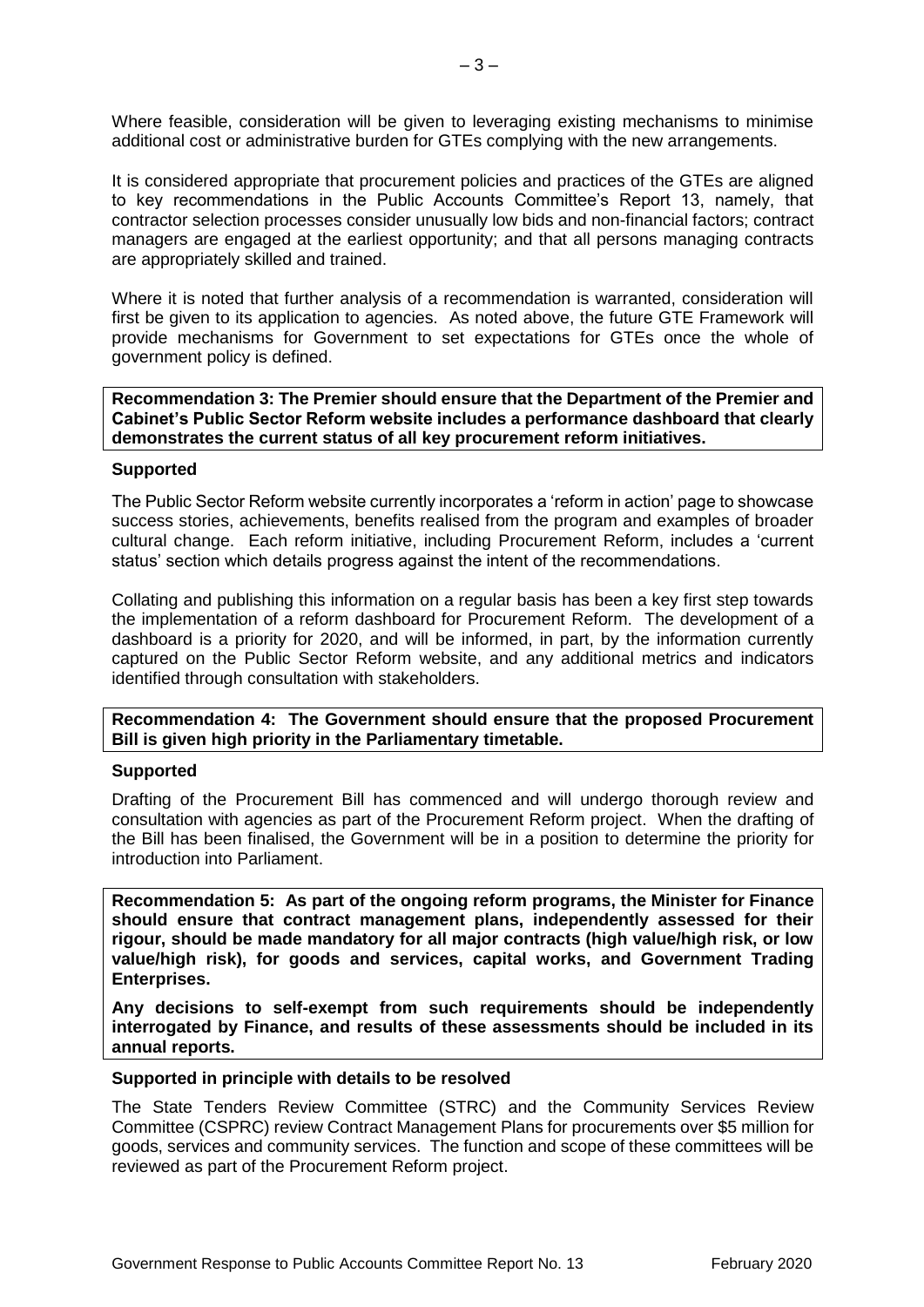A whole of sector procurement review committee for works procurement does not currently exist. Works procurements valued at over \$100 million are subject to the Gateway review process outlined in Premiers Circular 2016/05. Agencies are able to choose which 'gates' are to be reviewed, although it is acknowledged that there is limited visibility regarding contract management. In this regard, a review mechanism for works procurement and contract management will be investigated as part of the Procurement Reform project.

In addition, Government will need to establish a clear definition for 'major contract'. This will determine the resourcing impact the recommendation will have on the relevant review committees.

Additionally, Finance will investigate establishing a process through the Procurement Reform project to record those agencies who self-exempt from this requirement, including the justification for the self-exemption. However, it is not envisaged that this information would be published in Finance's annual reports.

As per the response to Recommendation 2, the proposed GTE Framework will include mechanisms for Government to issue guidelines to GTEs on whole of government matters. Consideration will be given to how existing mechanisms may be leveraged to avoid additional cost and administrative burden on GTEs.

**Recommendation 6: The Minister for Finance should ensure that Finance's reform program establishes a formal mechanism so that the State Tender Review Committee and the Community Services Procurement Review Committee have knowledge of all major, high value or high risk agency contracts to ensure they are receiving all required contract management plans.**

# **Supported in principle with details to be resolved**

Finance will implement a formal mechanism to provide greater visibility over whether agencies are submitting all necessary documents to the relevant review committee in accordance with current procurement policies and once established, the new Procurement Rules under the Procurement Act.

Currently documents are referred to the STRC and CSPRC based solely on contract value, with risk not a determining factor. In the development of the new Procurement Rules, Finance will assess whether it is practical and appropriate for risk to be included as a determinant of whether an agency submits Contract Management Plans to the relevant review committee.

In addition, Government will need to establish a clear definition for 'major contract'. This will determine the resourcing implications of the recommendation.

**Recommendation 7: The Minister for Finance should ensure that Finance conducts routine analysis that provides a comprehensive picture of the number and nature of all agency compliance breaches.**

# **Supported in principle with details to be resolved**

As part of the Procurement Reform project, Finance has committed to providing more robust centralised governance and oversight, including an effective procurement audit and assurance function. Finance will review its existing processes to determine how best to implement a sector-wide view of agency compliance breaches, noting the important role played by integrity agencies such as the Public Sector Commission (PSC), Office of the Auditor General (OAG) and the Corruption and Crime Commission in public sector governance.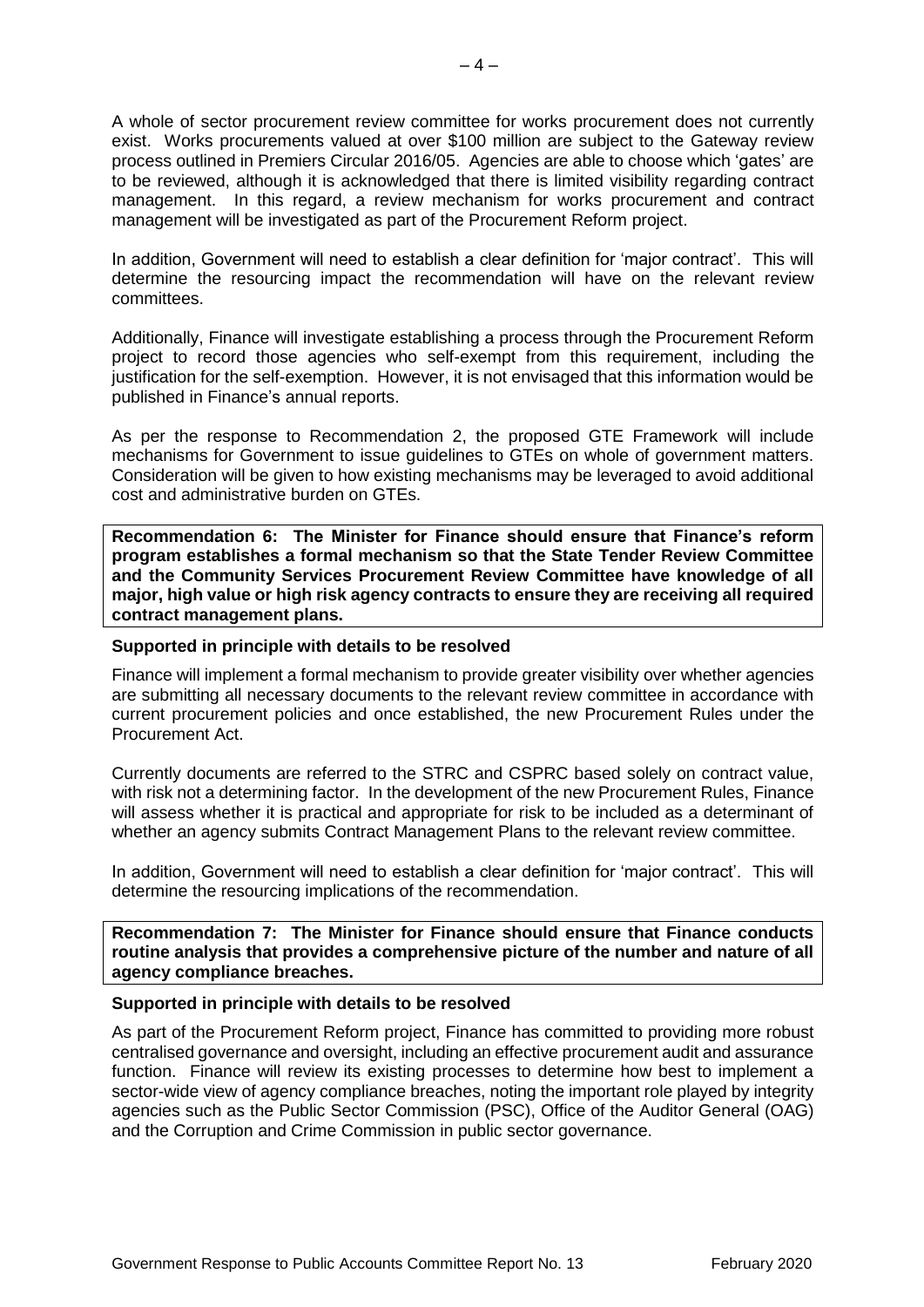The review will take into account the new internal governance and audit arrangements, announced by Government on 25 November 2019. This mandates that agencies have an audit committee which is independently chaired, the regular rotation of accounting firms conducting internal audits and clarifying segregation of duties in payment authorisation.

Additional stakeholder consultation and thorough analysis of resourcing requirements is needed to determine the finer details of implementation.

**Recommendation 8: The Minister for Finance should ensure that Finance's procurement review ensures that existing compliance audit requirements for goods and services contracts are also applied to works contracts.**

# **Supported in principle with details to be resolved**

The Procurement Reform project will establish Finance as the procurement functional leader, with a focus on providing an improved and more rigorous audit and compliance function for goods, services, community services and works. This function will seek to focus not only on process compliance, but also whether contract outcomes are being met. While a proposed audit and investigation function is being developed which will include works, it may not be appropriate to apply the same measures to all forms of contracting.

Additional stakeholder consultation and thorough analysis of resourcing requirements is needed to determine how best to implement this commitment.

**Recommendation 9: The Minister for Finance should require that Finance report on its administration of Regulation 5 of the State Supply Commission Regulations 1991, dealing with the consequences of agency non-compliance with supply policies. The report should demonstrate Finance's rationale for its decisions to impose or not impose the various options available under Regulation 5.**

## **Supported in principle with details to be resolved**

As part of the Procurement Reform project, the State Supply Commission (SSC) policies will be replaced by the new Procurement Rules. While Regulation 5 will no longer exist, there will be an increased focus on identifying and addressing agency non-compliance issues. This information will be taken into account when determining the level of autonomy an agency will have with respect to its procurement activities and the frequency of external review. The development of the new Procurement Framework will consider how best to capture, address and report agency non-compliance.

**Recommendation 10: The Treasurer should ensure that Treasury develops and implements a more rigorous process to record, monitor, and enforce agency compliance with Treasurer's Instruction 820.**

## **Supported in principle with details to be resolved**

Treasurer's Instructions (TIs) prescribe minimum requirements to enable the FMA agencies to achieve the purposes of the FMA. The TIs that are relevant to contract management include the register of contracts, which is TI 820; variances in capital expenditure, which is TI 813; and authorisation of payments, which is TI 304.

Under section 53 of the FMA, it is the responsibility of the relevant accountable authority to ensure that it adheres to the requirements of the FMA, TIs and any other written law that applies to the agency.

Treasury has a role in facilitating compliance by communicating the need for adherence to TIs through the Financial Administration Bookcase, Chief Financial Officer forums and other regular communications, such as the annual Budget circular.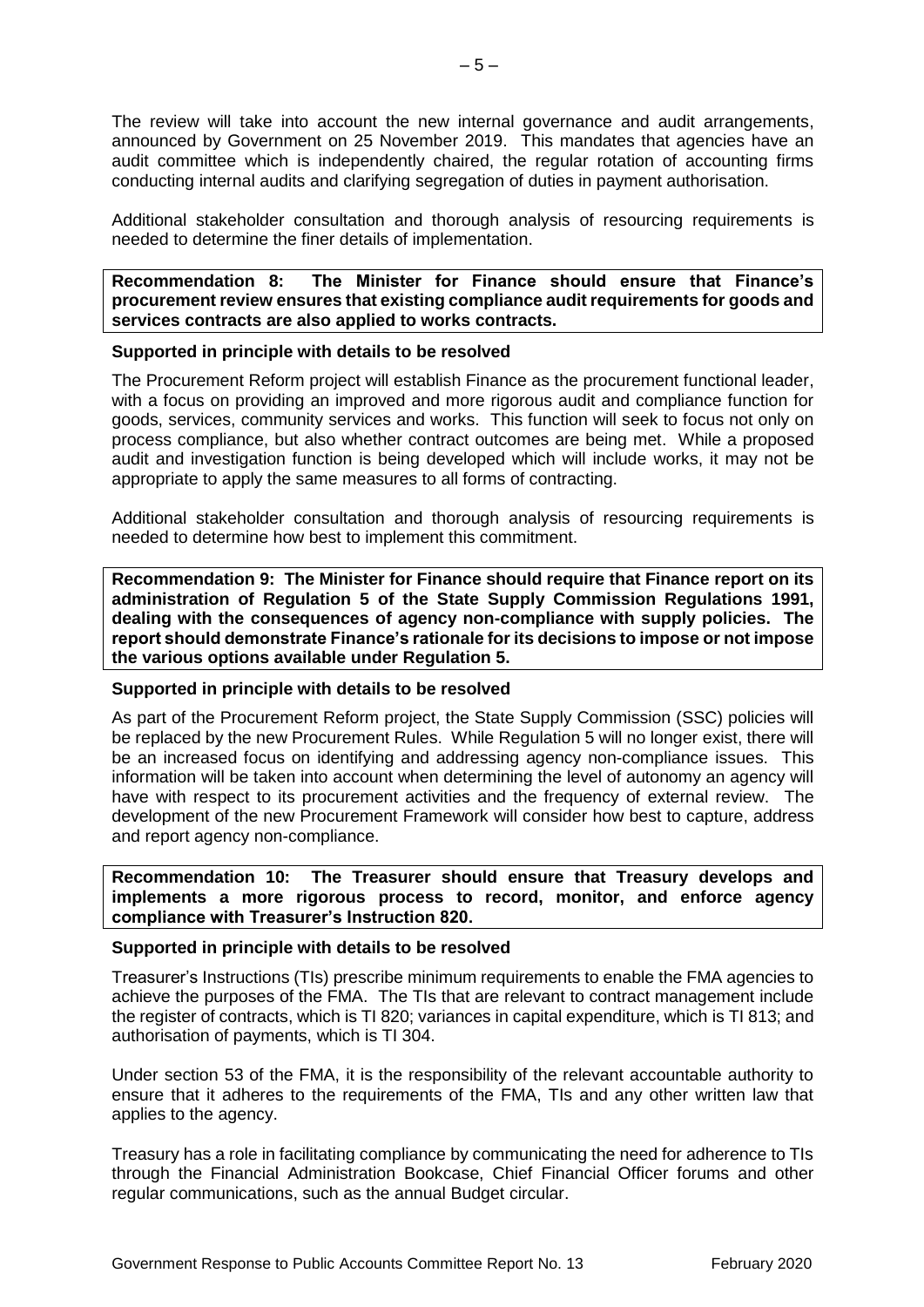Compliance with TIs is audited by the OAG. It is not intended that Treasury will enforce agency compliance with TI 820. Instead, further work on the process of facilitating agency compliance with TI 820 will be undertaken in consultation with Finance as part of the wider Procurement Reform project.

For those GTEs that are not covered by the FMA, the proposed GTE Bill will provide mechanisms for Government to issue guidelines to GTEs on whole of government matters, including expectations of compliance with TIs.

**Recommendation 11: The Treasurer should ensure that Treasury increases the rigour with which it monitors and enforces agency compliance with the Strategic Asset Management Framework.**

# **Supported in principle with details to be resolved**

The Strategic Asset Management Framework (SAMF) facilitates quality advice and decisionmaking, including the development and review of proposals on investments in existing and new assets. The SAMF aims to maximise the service delivery benefits to the community and the value for money gained from the investment.

Meeting the requirements of the SAMF is evidenced by due diligence by agencies to develop robust documentation and analysis to support informed decision making by Government. Treasury is continuing to work with agencies to improve performance against its effectiveness Key Performance Indicator (KPI) in this area.

- In accordance with Public Sector Commissioner's Circular 2014-03, all public sector bodies are required to implement the SAMF.
- Where agencies do not meet the requirements of the SAMF, it is more difficult for them to secure funding support from Government. In certain circumstances, such as METRONET, custodial infrastructure, hospitals and schools, Government sets aside provisions for these major projects subject to the development of, or improvements to, detailed business cases or project definition plans.
- In this regard, Treasury frequently provides advice on draft business cases and Strategic Asset Plans, to support agencies to meet SAMF requirements.
- The 2018 Special Inquiry into Government Programs and Projects found that agency compliance with the SAMF required improvement. It was found that missing or inadequate business cases led to poor outcomes, costly variations, and instances of poor project management. In response, as part of Government's Public Sector Reform program, Treasury is reviewing and refreshing the SAMF to ensure that the requirements are contemporary, fit for purpose, and support agencies to meet expectations.
- In undertaking the SAMF refresh, Treasury and Finance have consulted with Ministers, large general government agencies and GTEs to raise awareness of the Framework's requirements.
- Treasury is proposing to increase emphasis on an agency's readiness to deliver the investment proposal in its requirements for business cases. This is intended to provide Government with greater certainty, at the business case stage, that the public sector body will be able to deliver the proposal as planned.
- Rollout of the refreshed guidance will be supported by a functional leadership approach to build and support asset investment and management capability in the public sector. This will entail training and access to support and advice.

As part of its functional leadership role for asset management in non-residential buildings, Finance will provide independent and expert advice to support Treasury in its role as adviser to the Expenditure Review Committee, and to support agencies to meet the requirements of the SAMF.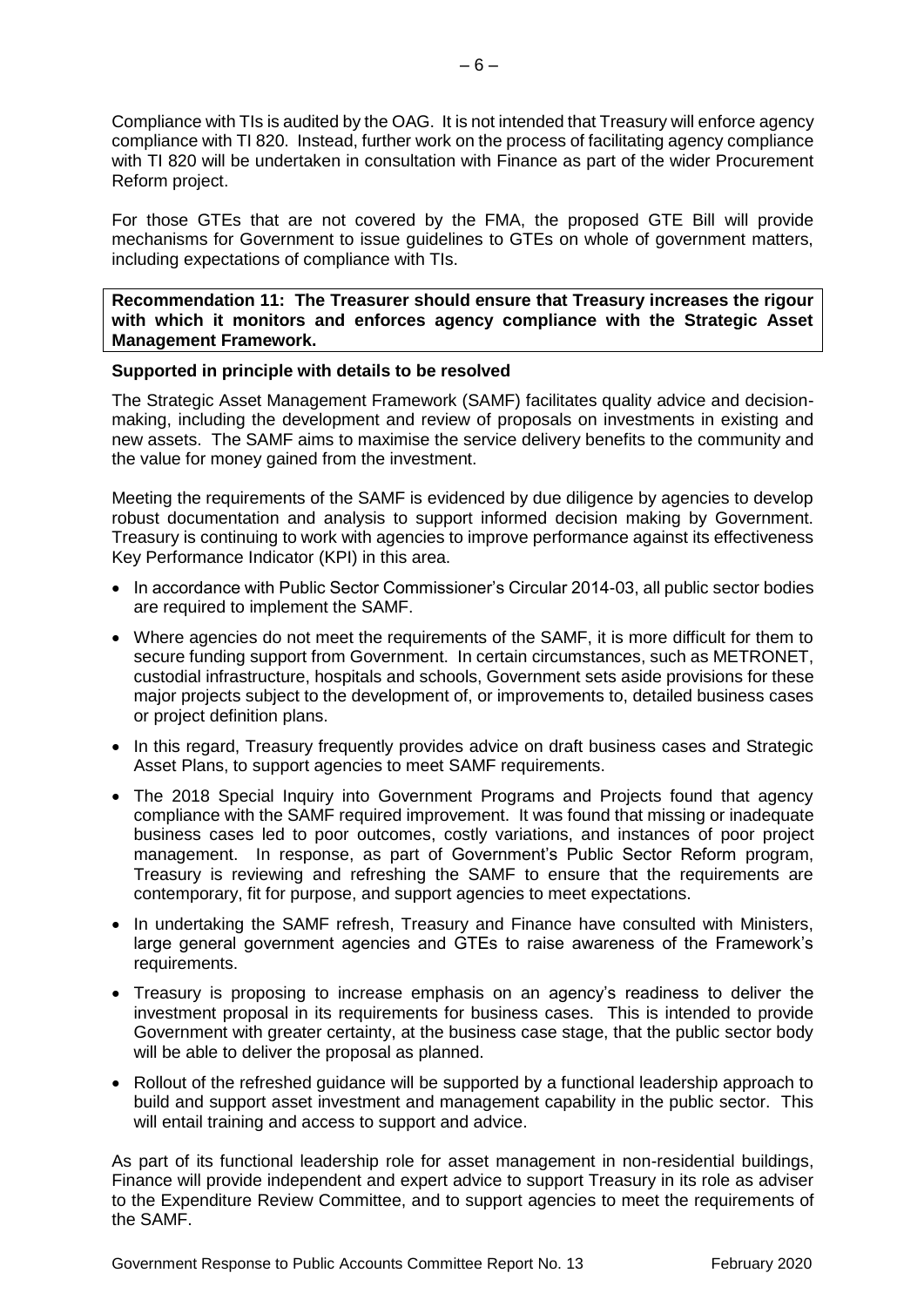# **Recommendation 12: The Minister for Finance should implement the Special Inquiry's recommendation to add litigation risk to compulsory contract register information.**

# **Further investigation required**

Key stakeholders have raised concerns regarding how this would be implemented in practice and what information a litigation register would include. Further consultation with the State Solicitor's Office (SSO) and the public sector is required prior to committing to this recommendation.

**Recommendation 13: The Minister for Finance should ensure that there is a clear and logical process to determine when the State Solicitor's Office becomes involved in high value, high risk or significant contracts, with a minimum expectation that the State Solicitor's Office be informed of all such contracts.**

## **Supported**

A simple framework which determines which high value, high risk or significant contracts need to involve the SSO will be progressed. This will include mapping eligible contracts and clarifying what will be considered a 'core' service of the SSO.

**Recommendation 14: Government should prohibit the practice of contracting out of proportionate liability.**

# **Further investigation required**

Further analysis of this recommendation will be undertaken, as it has the potential to significantly increase the financial and legal risks to the State. A working group will be established consisting of the relevant agencies, including the SSO, to discuss how best to consider this recommendation.

# **Recommendation 15: The Minister for Finance should consider implementing the Appointment Letter process for the most significant projects.**

## **Further investigation required**

The introduction of an Appointment Letter process would be a significant change to current practice. Ample research and consultation across the sector will be required to determine if this is a feasible approach for significant projects within the WA public sector.

While undertaking the above research and consultation, Finance will also investigate alternative options for improving contract management handover processes to achieve the desired outcome of this recommendation.

# **Recommendation 16: The Minister for Finance should explore introducing 'model client' and/or 'supplier code of conduct' policy statements.**

The response for this recommendation has been separated into two distinct parts, with the introduction of a 'supplier code of conduct' supported. Further investigation and consultation is required for the 'model client' section of the recommendation.

## **Supported**

In early 2019, Government approved the establishment of an Ethical Procurement Framework in order to deliver on Government's policy commitments in relation to best practice industrial relations, and to set out the ethical expectations of suppliers with whom government does business. As part of this, Finance have developed a Responsible Supplier Pact (a Code of Conduct) which is currently under review. This was developed in consultation with key stakeholders including regulatory agencies, industry groups and unions.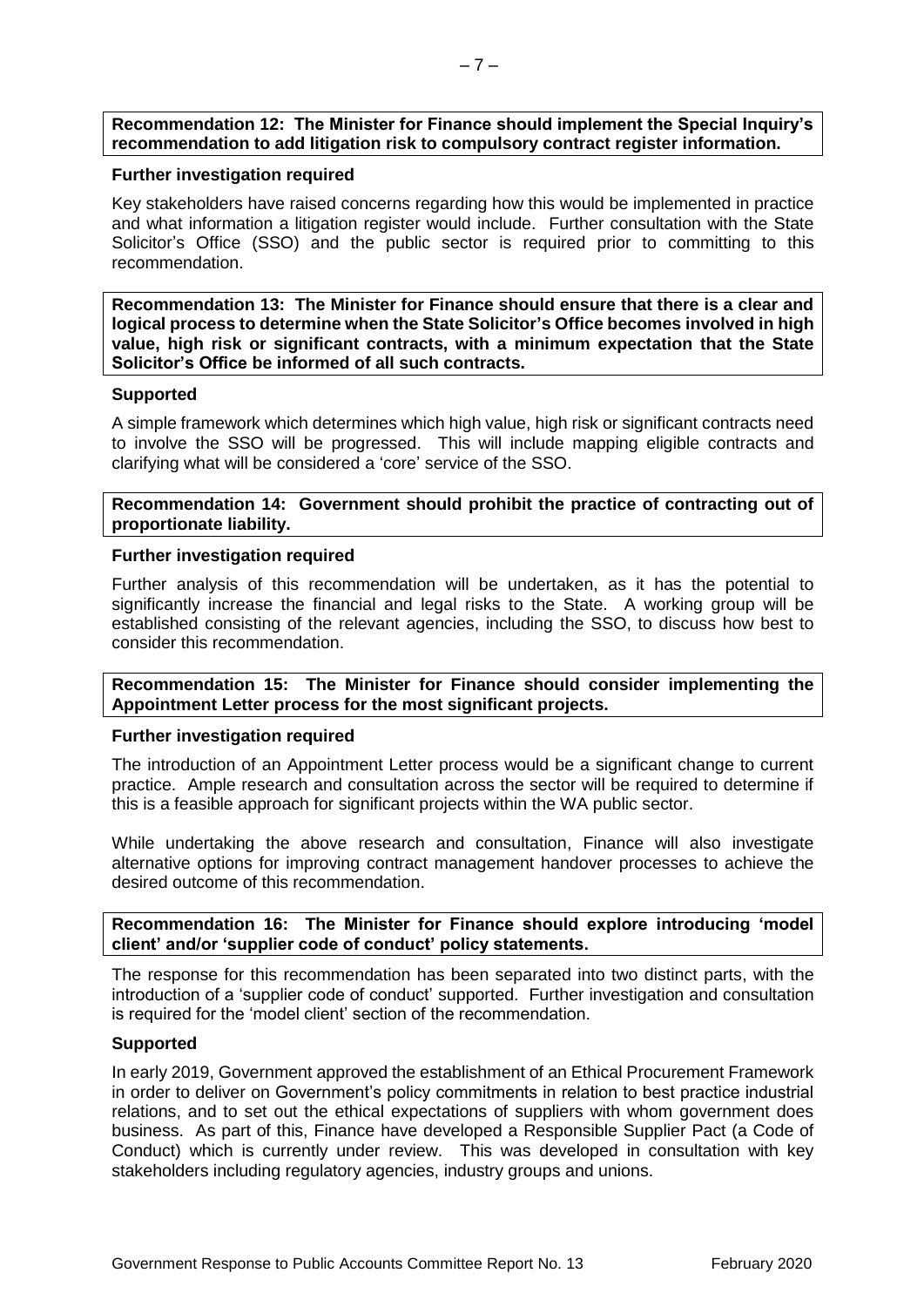## **Further investigation required**

Finance will explore the feasibility of a 'model client' policy statement, and make a recommendation to Government. As the 'model client' refers to Government, and will likely impose guidelines for how Government should act, a key aspect of this research will be investigating potential obligations to the State and any possible consequences which could stem from these obligations.

**Recommendation 17: The Minister for Finance should determine minimum standards for major contract reporting requirements for all agencies. That reporting should be based on risk and government need, not merely the type of contract involved.**

## **Further investigation required**

To enable a minimum standard of reporting, Government will need to establish a clear definition for 'major contract' and what constitutes a 'minimum standard'. It is expected that different thresholds or criteria will be required for different types of contracts, (i.e. different value thresholds and risk profiles will exist for a works contract compared to an ICT contract).

Any additional reporting requirements will impact workloads across the sector, therefore further stakeholder consultation and resourcing analysis will be undertaken to determine how this could be practically implemented.

**Recommendation 18: In setting minimum reporting standards, the Minister for Finance should consider adopting the United Kingdom's approach that all major contracts publicly report three Key Performance Indicators.**

# **Further investigation required**

As discussed in Recommendation 17, Government will need to establish a clear definition for 'major contract'. Once this has been defined, Finance will undertake an assessment as to whether it is feasible to adopt an approach similar to the United Kingdom for reporting KPIs. Any approach will also need to be contextualised to suit the WA public sector.

**Recommendation 19: The Minister for Finance should ensure that Finance determines and implements strategies to assess and analyse agency contract information and to make that information openly available to Parliament and the public. This should include ensuring that all contracts above a designated value are tabled in Parliament and made available on agency websites.**

## **Further investigation required**

Whilst Government understands the benefits of greater transparency, further analysis of the risks and resourcing associated with this recommendation is required.

Currently Finance produces an annual 'Who Buys What and How' report which details expenditure on goods, services, community services and works contracting, and information regarding contracts awarded is published by most agencies on Tenders WA. These reports are available publicly and while they do not provide full disclosure of contract details, they are a valuable tool in making Government contracting information accessible. Finance will consider expanding the requirement for agencies to publish information on Tenders WA as part of the Procurement Reform project.

Consideration of the burden of reporting to Parliament and the resourcing impacts of this will need to be explored.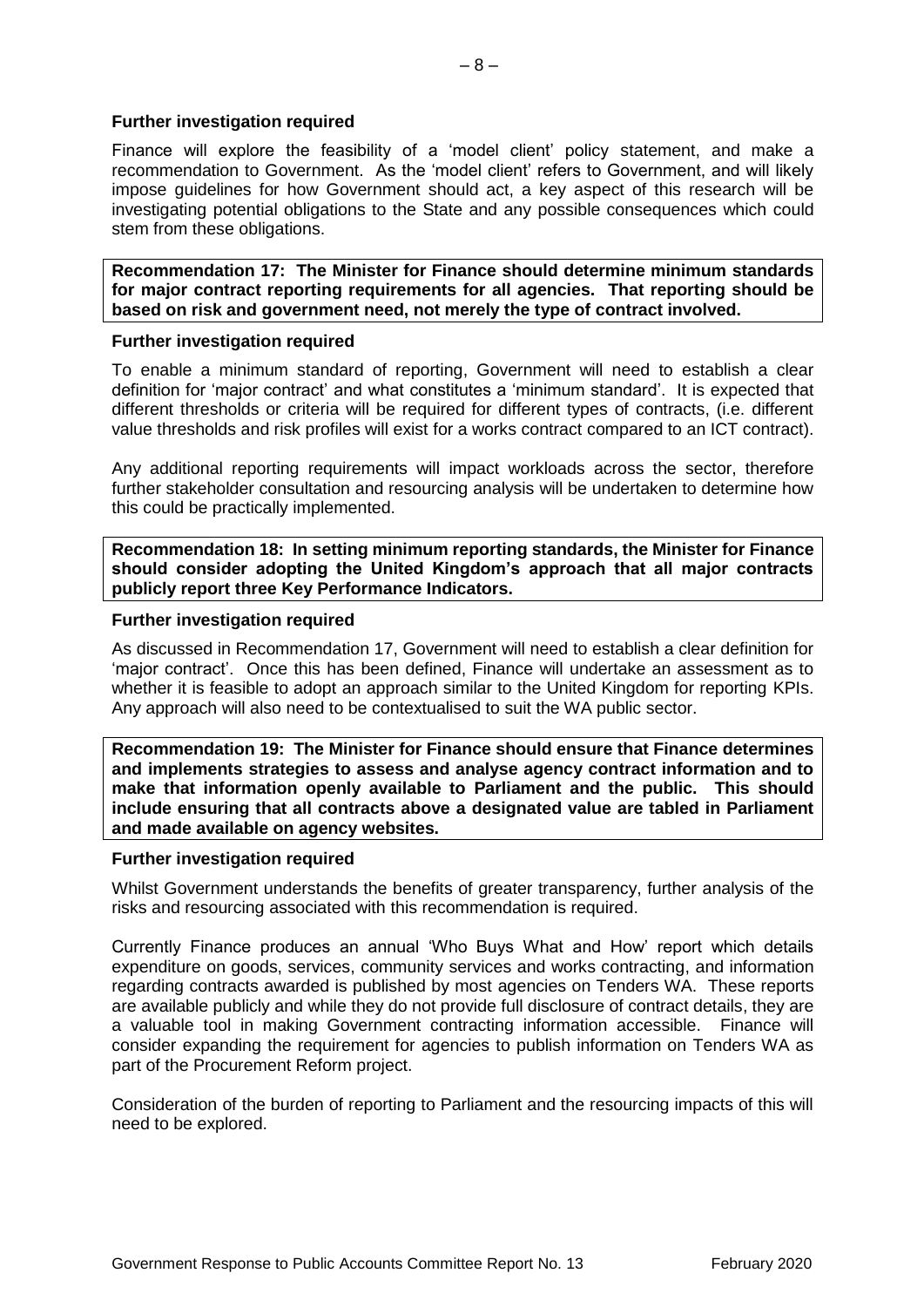**Recommendation 20: The Treasurer should revise Treasurer's Instruction 820 to ensure either that Tenders WA becomes the repository for major contracts, or that the equivalent structures are put in place.**

## **Supported in principle with details to be resolved**

Treasury has previously considered using Tenders WA for this purpose, however some information required by TI 820 is not currently accessible on Tenders WA. In addition, while Tenders WA may be appropriate for recording relevant goods and services contracting information, most works agencies have commented that it does not meet their reporting needs. The current interoperability with works agencies will need to be considered prior to revising TI 820.

Finance is aware of the limitations of Tenders WA and is currently reviewing its functionality. Treasury will work with Finance in the first instance to ascertain an appropriate repository for major contracts.

As noted in the response to Recommendation 2, the proposed GTE Framework will include mechanisms for Government to issue guidelines to GTEs on such whole of government matters.

**Recommendation 21: The Minister for Finance should ensure that Finance establishes clear guidance for agencies to determine when information is or is not commercial-inconfidence. This should be based on the principle that withholding information from the public should be the exception rather than the rule.**

# **Supported**

As part of the wider public sector reforms to improve transparency and accountability, Treasury is leading the development of guidance for the disclosure of asset management information, including treatment of information that may be commercial-in-confidence.

Finance is actively involved in this work, together with the Department of the Premier and Cabinet (DPC) and the SSO. Finance may leverage this guidance to assist agencies to determine when contract management information is or is not commercial-in-confidence.

**Recommendation 22: The Minister for Finance should ensure that Finance develops and implements a regime to assess contractor viability based on the total value of contracts with government held by that contractor.**

## **Further investigation required**

Government will investigate the merits and practicalities of assessing a supplier's financial viability and capacity, and whether it is appropriate to apply a whole of sector regime.

**Recommendation 23: The Minister for Finance should ensure that Finance's procurement reform program establishes an 'unusually low bids' policy, taking into consideration similar initiatives in Queensland and the United Kingdom.**

## **Not supported**

Procurement decisions are based on achieving best value for money outcomes, which requires agencies to consider both cost and non-cost factors. Non-cost factors include supplier capability and risk exposures, which can be referred to when encountering an unusually low bid.

A new definition of 'Value for Money' is being considered as part of the new procurement rules. When the new definition is finalised and implemented, this will be accompanied by a capability building strategy to appropriately educate stakeholders. The correct application of 'Value for Money' in procurement decision making will ensure Government is not exposed to unnecessary risk.

Government Response to Public Accounts Committee Report No. 13 February 2020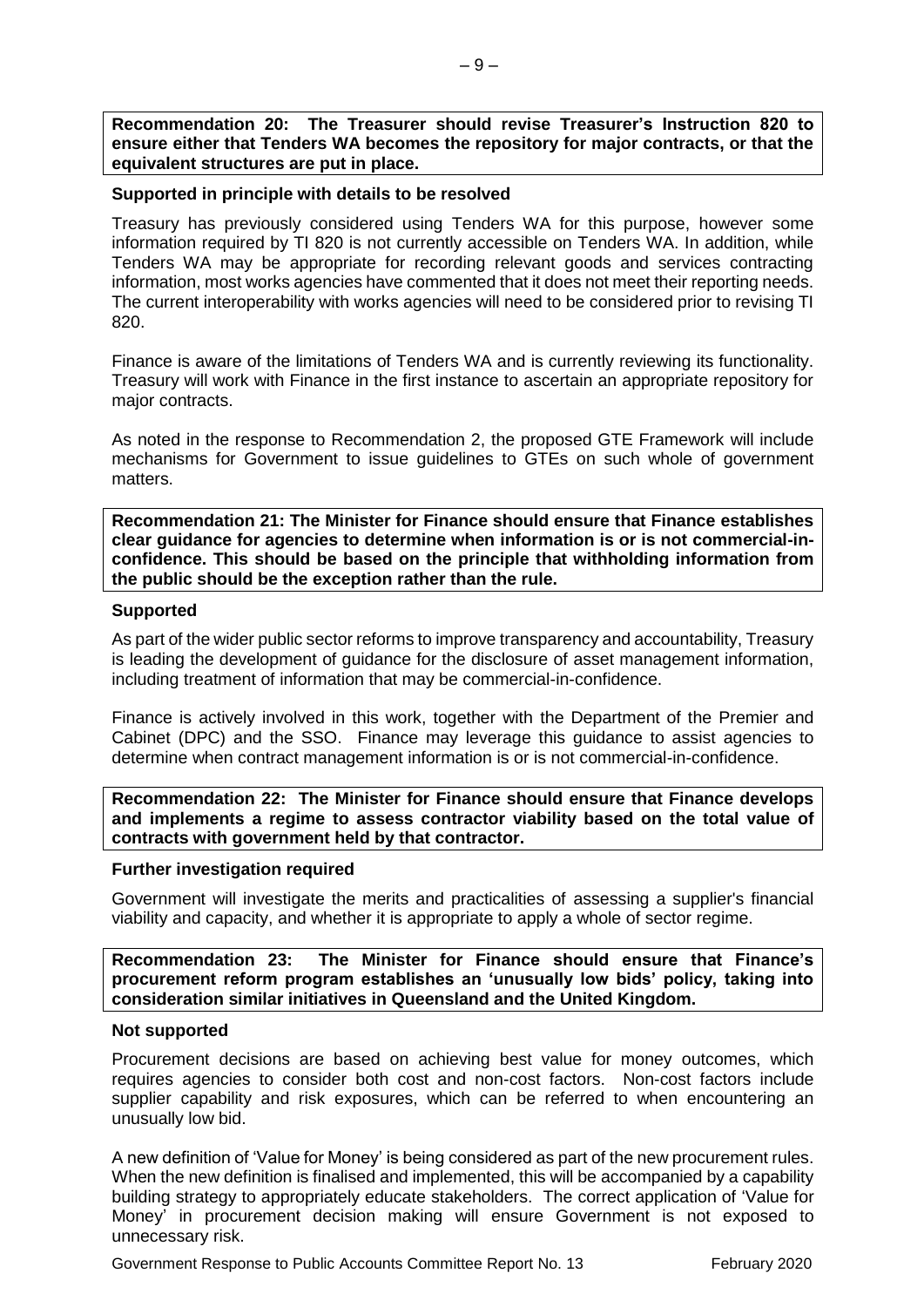**Recommendation 24: The Minister for Finance should establish a clear definition of social value as it relates to procurement and contract management, and develop mechanisms both for meeting social value targets, and for measuring these outcomes. This should include a decision on the need for whole-of-government legislation or frameworks for applying, measuring and reporting on social value criteria in contracts. In doing so the Minister should actively explore examples provided by the United Kingdom's** *Public Services (Social Value) Act 2012,* **the Victorian Social Procurement Framework, and the ACT's Secure Local Jobs Code.**

## **Supported**

A broader and more contemporary definition of 'Value for Money' will be developed and embedded in the new Procurement Rules as part of the Procurement Reform project. Finance is currently exploring how to best ensure social value (such as community, sustainability and economic outcomes), is captured in this definition. This approach will be accompanied by a capability building strategy to appropriately educate stakeholders.

In addition, Finance has committed to implementing an Outcomes Measurement Framework (OMF) for community services procurements. Once established, community services procuring agencies would be encouraged to adopt the OMF. Over time, Finance will review the OMF to maintain its relevance.

**Recommendation 25: The Minister for Finance should ensure that Finance's reforms require agencies to engage contract managers at the earliest possible opportunity.**

# **Supported**

In 2019 Finance established the Contract Management Interdepartmental Steering Group (CMISG), which has representation from 15 agencies. The CMISG supported the development of the Western Australian Contract Management Framework Principles. These principles distinguish the different roles of agencies and contract managers when managing government contracts.

The Principles, as well as recently developed capability building tools and resources, advise that contract managers should be involved as early as possible in the procurement process, to ensure continuity across all phases of the procurement lifecycle. Finance will continue to promote early engagement of contract managers as best practice.

**Recommendation 26: The Minister for Finance should ensure that under Finance's procurement reforms, goods and services procurement training initiatives and programs are extended to include works contracts. These or equivalent programs should be mandatory for people managing contracts above a pre-determined level of risk and/or value.**

The response for this recommendation has been separated into two distinct parts, as expanding capability building to works procurement is supported in principle, however, mandating training across the sector is not supported.

## **Supported in principle with details to be resolved**

While early steps have been taken to develop the capability of contract managers across all types of contracts, Government recognises considerable work is still needed. This will be an ongoing challenge for agencies and the sector given its size and diversity, as it is with most government jurisdictions and large private entities.

Through the Procurement Reform project, Finance has committed to playing a greater central role in providing training initiatives and programs related to works procurement and contracts. It should be noted that stakeholders' needs in the goods and services and works space are quite different, and this should be reflected in future training programs.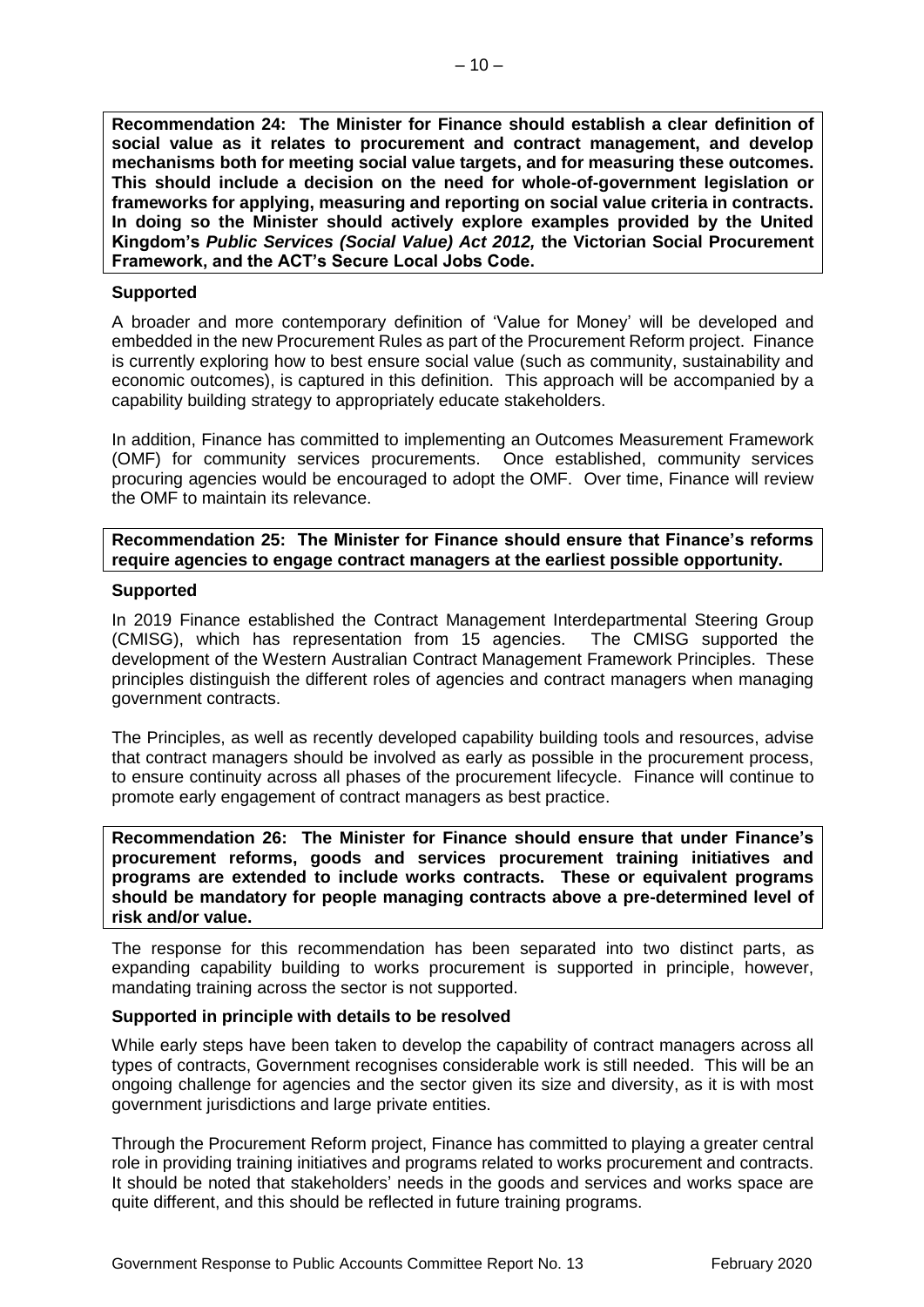As a proactive step, in 2019, a new suite of contract management training sessions and online modules applicable to all types of procurement were launched.

## **Not supported**

Whilst procurement training programs are strongly encouraged, it would be problematic to mandate contract managers to attend these sessions due to staff turnover, subjective measurement of risk and the significant impost associated with measurement and enforcement. There would also be a significant cost in requiring all current contract managers to attend a mandatory session.

In addition, a number of agencies, especially works agencies, have their own internally developed capability development programs, which are more targeted to their own agency policies and processes. It would be counterproductive to mandate contract managers from these agencies to attend a more generalised course developed for use across the sector.

Government believes that a more targeted approach to specific contract managers would be more appropriate than mandating training attendance for all. As there are a number of highly skilled, highly experienced contract managers across the sector, it is proposed that supporting those contract managers who need skill development would represent better value for the State.

**Recommendation 27: The Minister for Finance should ensure that Finance make the use of the Procurement Competency Matrix compulsory for high value/high risk contacts, and that Finance record, measure and evaluate the effectiveness of its use.**

## **Not supported**

The Procurement Competency Matrix (PCM) identifies and defines the competencies required to provide a highly capable procurement function and service by procurement professionals across the WA public sector. The PCM has been designed as a principles based tool, which is intended to support agencies as opposed to being used as a compliance and measurement mechanism.

There are a number of similar documents for other functional areas in the WA public sector, such as digital and human resources, which are not mandated.

Finance is currently in the process of developing a strategy to increase the uptake of the PCM and a number of complementary tools and resources. In addition, the PCM is currently skewed towards goods and services procurement, so there is a need to review and update it to ensure applicability to all procurement types.

**Recommendation 28: The Minister for Finance should ensure that Finance establishes a minimum standard of commercial accreditation for all public sector staff employed as project and contract managers on major projects (including the relevant staff within Finance's Government Procurement, Strategic Projects, and Building Management and Works).**

## **Needs further investigation**

Whilst Government supports the need for developing the commercial acumen of the public sector, further consultation and investigation of options is required to determine whether a minimum standard of accreditation is the most appropriate way to achieve this outcome.

The development and implementation of a minimum standard of commercial accreditation should be carefully considered as it may have industrial implications, impact resourcing and have a significant cost. It would also be challenging to identify and mandate all existing relevant contract managers for the accreditation process, as well as the ongoing requirement to monitor and enforce this.

Government Response to Public Accounts Committee Report No. 13 February 2020